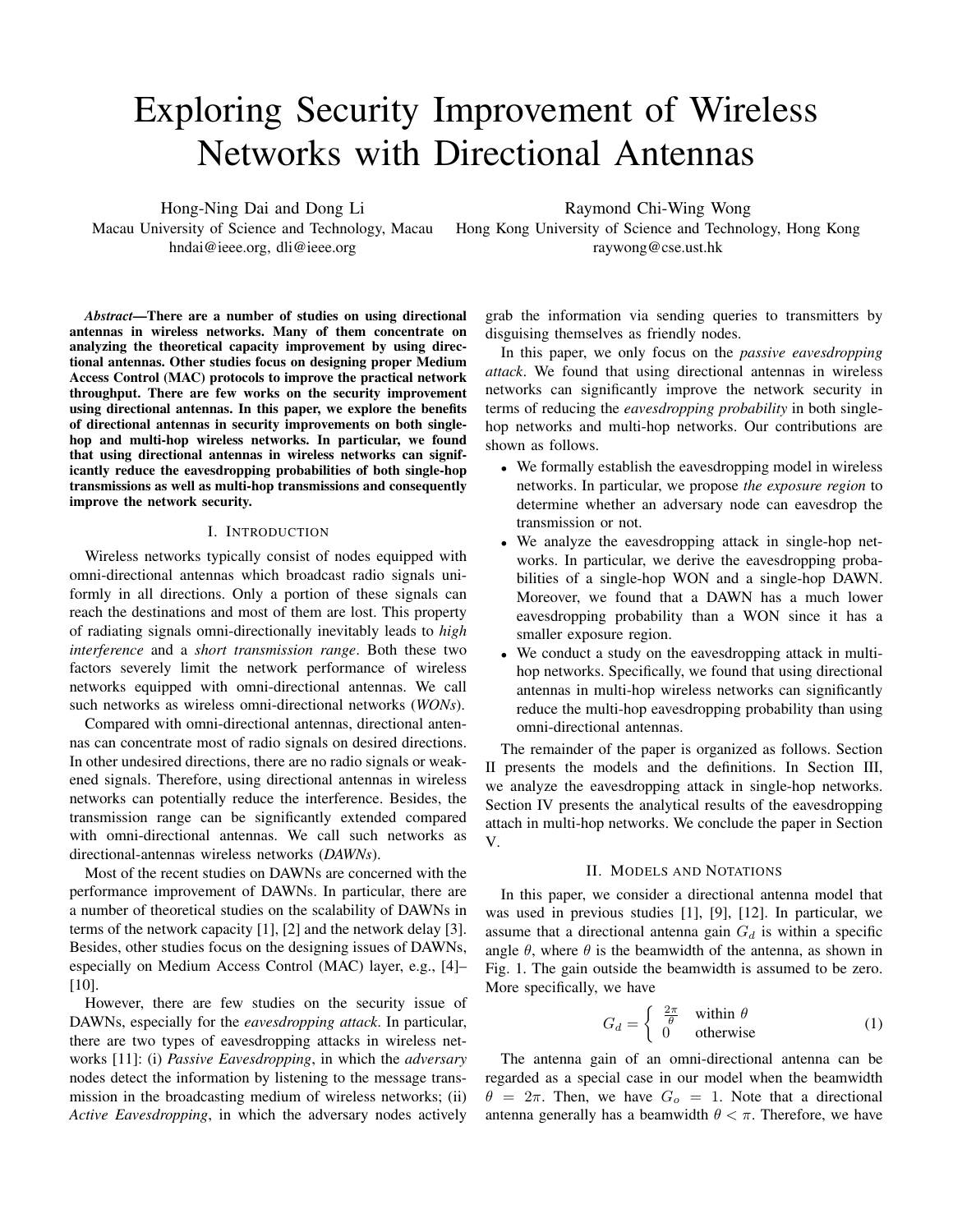

 $G_d > G_o$ . Moreover, the narrower the beamwidth of an antenna is, the higher antenna gain it has.

## *A. Transmission Model*

We denote  $P_t$  the common transmission power for every node in the network and  $\gamma_{ij}$  the channel gain from node *i* to node j. Thus, the received power at node j is  $P_t \cdot \gamma_{ij}$ . The signalto-interference-plus-noise ratio at node  $j$  denoted by  $SINR$  is defined to be

$$
\frac{P_t \cdot \gamma_{ij}}{\eta + \sum_{k \neq i} P_k \cdot \gamma_{kj}} \tag{2}
$$

The transmission from node  $i$  can be successfully received by node *j* if and only if  $SINR \ge \beta$  where  $\beta$  is the minimum signal to interference and noise ratio and  $\eta$  is the environmental noise power level, which is assumed to be the same for all nodes.

There are only one transmitter and one receiver in a singlehop network and all others nodes are passive *adversary* nodes, which will not transmit actively. In a multi-hop network, there are *N* good nodes and *M* passive *adversary* nodes, which will not transmit actively. Besides, only one of all the  $N$  good nodes can transmit at a time. Thus, we ignore the interference from other nodes. Then we have  $\sum_{k \neq i} P_k \cdot \gamma_{kj} = 0$ .

$$
SINR = \frac{P_t \cdot \gamma_{ij}}{\eta} \ge \beta \tag{3}
$$

In this paper, we only consider the large-scale path loss in the channel model [13]. Thus, the channel gain is given by

$$
\gamma_{ij} = C \cdot G_t \cdot G_r \cdot \frac{1}{d_{ij}^{\alpha}} \tag{4}
$$

where  $d_{ij}$  denotes the distance between node *i* and node *j*,  $C =$  $(\frac{\lambda}{4\pi})^2$  ( $\lambda$  is the wavelength of the signal),  $G_t$  and  $G_r$  are the antenna gains for the transmitter and the receiver, respectively, and  $\alpha$  is the path loss factor (  $3 \leq \alpha \leq 4$ ) [13].

# *B. Eavesdropping Model*

In this paper, we consider two cases: (I) Omni-directional case and (II) Directional case, as shown in Table I.

We use a Poisson point process to model the distribution of both the adversary nodes and the good nodes [14]. In particular, the probability  $p(i)$  of finding i nodes in an area of S is given by:

$$
p(i) = f(i, S) = \frac{(\rho S)^i}{i!} e^{-\rho S}
$$
 (5)

TABLE I DIRECTIONAL CASE AND OMNI-DIRECTIONAL CASE

|             | Omni-directional (I) | Directional (II) |
|-------------|----------------------|------------------|
| Transmitter | Əmni                 | Directional      |
| Receiver    | Omni                 | Omni             |
| Adversarv   | )mni                 | Omni             |

where  $\rho$  is the node density.

If an adversary node can correctly decode the information from the transmitter, the SINR at the adversary node must satisfy the condition given in Inequality 3. Combining Inequality 3 and Eq. 4, we have

$$
d_{ij} \leq \left(\frac{C \cdot P_t \cdot G_t \cdot G_r}{\beta \cdot \eta}\right)^{\frac{1}{\alpha}} \tag{6}
$$

We denote the right hand side of Eq. 6 as  $R_{max}$  which is the maximum radius within which an adversary node can correctly eavesdrop the information from the transmitter.

*Definition 1: (Eavesdrop Condition)*. An adversary node can successfully eavesdrop the information from the transmitter *if and only if the adversary node is within the exposure region of the transmitter.*

*Definition 2: (Exposure Region)*. The *exposure region* of a transmitter is an area that any adversary nodes within this area can eavesdrop the transmission from the transmitter.

In particular, in the omni-directional case, a transmitter has an exposure region of a *circle* with radius  $R<sub>o</sub>$ , as shown in Fig. 2, which can be calculated by

$$
R_o = \left(\frac{C \cdot P_t \cdot G_o \cdot G_o}{\beta \cdot \eta}\right)^{\frac{1}{\alpha}}\tag{7}
$$

In the directional case, a transmitter has an exposure region of a *sector* with angle  $\theta$  and radius  $R_d$ , as shown in Fig. 3, which is given by

$$
R_d = \left(\frac{C \cdot P_t \cdot G_d \cdot G_o}{\beta \cdot \eta}\right)^{\frac{1}{\alpha}} \tag{8}
$$

*Definition 3: (Eavesdropping Probability)*. The eavesdropping probability  $p(e)$  equals the probability that *at least* one adversary node falls into the exposure region  $S$  of the transmitter.

Combining the definition of the eavesdropping probability and Eq. 5, we have

$$
p(e) = p(i \ge 1) = 1 - e^{-\rho \cdot S}
$$
 (9)

Therefore, the eavesdropping probability depends on the *node density*  $\rho$  and the *area of the exposure region*  $S$ . The higher the node density is, the higher eavesdropping probability is. Besides, the larger area of the exposure region also leads to a higher eavesdropping probability.

## III. SECURITY ANALYSIS ON SINGLE-HOP NETWORKS

To simplify the analysis, we define the *reference node density*  $N<sub>o</sub>$ , which is the average number of nodes within an exposure region of the Omni-directional case, as follows

$$
N_o = \rho \cdot S_o = \rho \cdot \pi \cdot R_o^2 \tag{10}
$$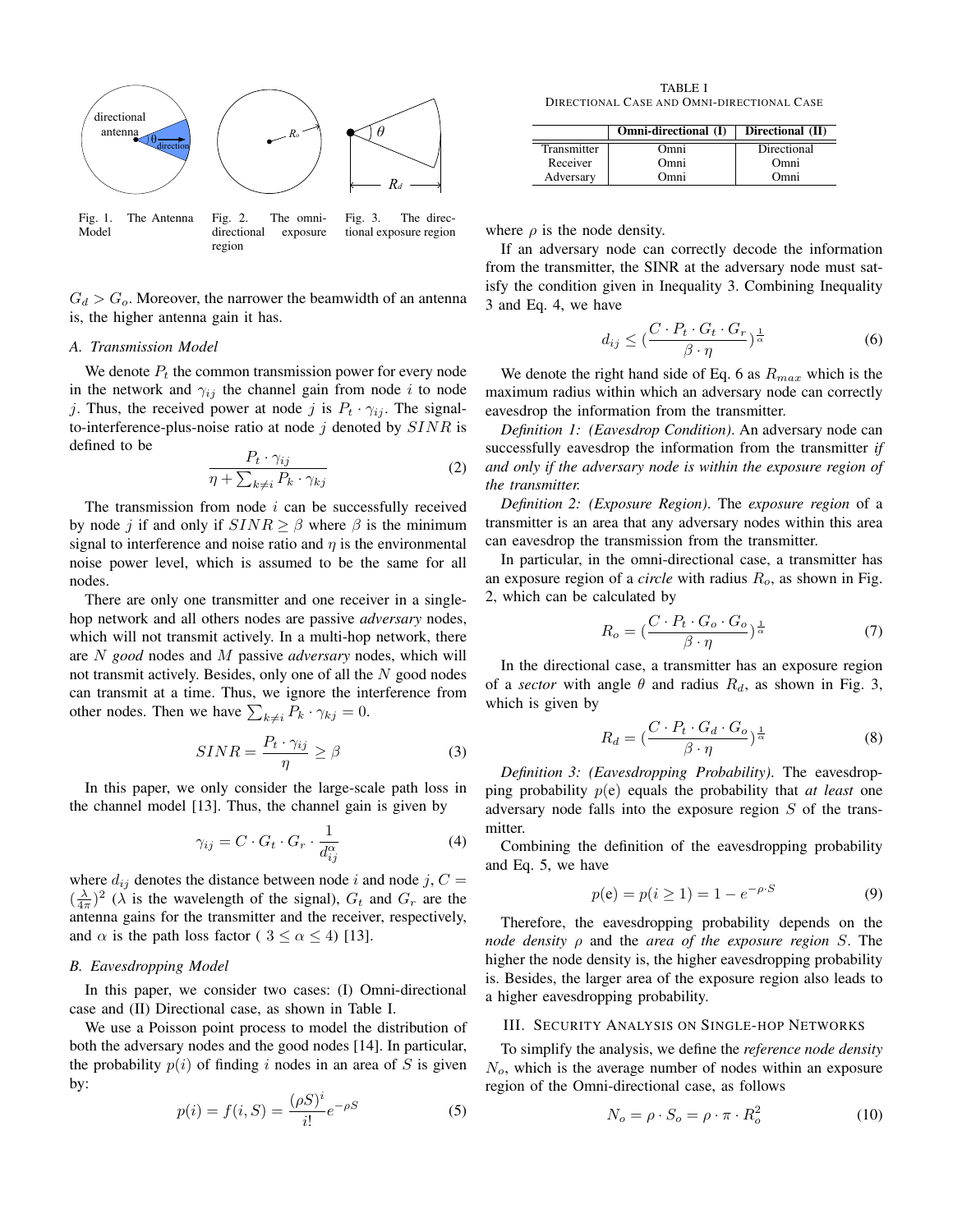

The average node within an exposure region of the Directional case (i.e., a sector with radius  $R_d$  and angle  $\theta$ )

$$
N_d = \rho \cdot S_d = N_o \cdot \left(\frac{\theta}{2\pi}\right)^{1-\frac{2}{\alpha}}\tag{11}
$$

From Eq. 11, when  $\alpha > 2$  and  $\theta < 2\pi$ , we always have  $S_d < S_o$ and  $N_d < N_o$ .

We then calculate the eavesdropping probability of a WON,  $p_o(e)$ , and the eavesdropping probability of a DAWN,  $p_d(e)$ . It is shown in Fig. 4, 5, 6 and 7 that both the eavesdropping probabilities  $p_o(e)$  and  $p_d(e)$  increase when  $N_o$  increases. This is because, when  $N<sub>o</sub>$  increases, the more adversary nodes fall into the exposure regions and lead to the higher eavesdropping probability and the less secure.

Besides, it is also shown in Fig. 4, 5, 6 and 7 that at any cases, the eavesdropping probability  $p_d(e)$  of a DAWN is always less than that of a WON. This is because a directional antenna has a smaller exposure region than an omni-directional antenna. Thus, using directional antennas in wireless networks can potentially reduce the eavesdropping probability and improve the security.

Moreover, we also found that  $p_d(e)$  decreases with the increased path loss factor  $\alpha$  (increasing from 3 to 4). It is shown in [13] that the path loss factor  $\alpha$  is generally  $\geq 3$  in urban outdoor environments. Therefore, using directional antennas in such environments may bring more benefits on reducing the eavesdropping probability.

It is also shown in Fig. 4, 5, 6 and 7 that the narrower the antenna beamwidth  $\theta$  is, the lower eavesdropping probability of a DAWN  $p_d(e)$  is. Therefore, using a narrower-beam antenna can potentially reduce the eavesdropping probability and further improve the security of transmissions.

# IV. SECURITY ANALYSIS ON MULTI-HOP NETWORKS

#### *A. Linear Networks*

Fig. 8 illustrates a linear network consisting of a source node  $S$ , a destination node  $D$  and  $n$  routing nodes, which are all good



Fig. 8. The Linear Network

nodes. Except them, all other nodes around them are adversary nodes. We are concerned about the minimum number of hops H, which is required to route a packet from  $S$  to  $D$ . In fact,  $H = \lceil \frac{l}{d} \rceil$ . In particular, we have the minimum number of hops of a WON,  $H_o = \left[\frac{l}{R_o}\right]$  and the minimum number of hops of a DAWN,  $H_d = \lceil \frac{l}{R_d} \rceil$ .

Note that the maximum possible length of the routing path  $l$ is determined by the node density and the number of nodes in the networks. We assume that the number of adversary nodes  $M$  is far greater than the number of good nodes  $N$  (including source node  $S$  and destination node  $D$  as well as the routing nodes), i.e.,  $M >> N$ . In fact, l is bounded by  $\sqrt{\frac{M}{\rho}}$ , where  $\rho$ is the node density.

*Definition 4: Eavesdropping Probability for Multi-hop*. The eavesdropping probability of a multi-hop transmission is the probability that *at least* one-hop transmission is eavesdropped.

The eavesdropping probability of a multi-hop transmission can be calculated by

$$
p_m(e) = 1 - (1 - p(e))^H
$$
 (12)

For a WON,  $p(e) = p<sub>o</sub>(e)$ . Therefore, we have

$$
p_{mo}(e) = 1 - (1 - p_o(e))^{H_o}
$$
 (13)

For a DAWN,  $p(e) = p_d(e)$  and we have

$$
p_{md}(e) = 1 - (1 - p_d(e))^{H_d}
$$
 (14)

## *B. Analytical Results*

To illustrate the eavesdropping probability of multi-hop transmissions with varied  $N_o$ ,  $\theta$  and  $\alpha$ , we calculate the values of